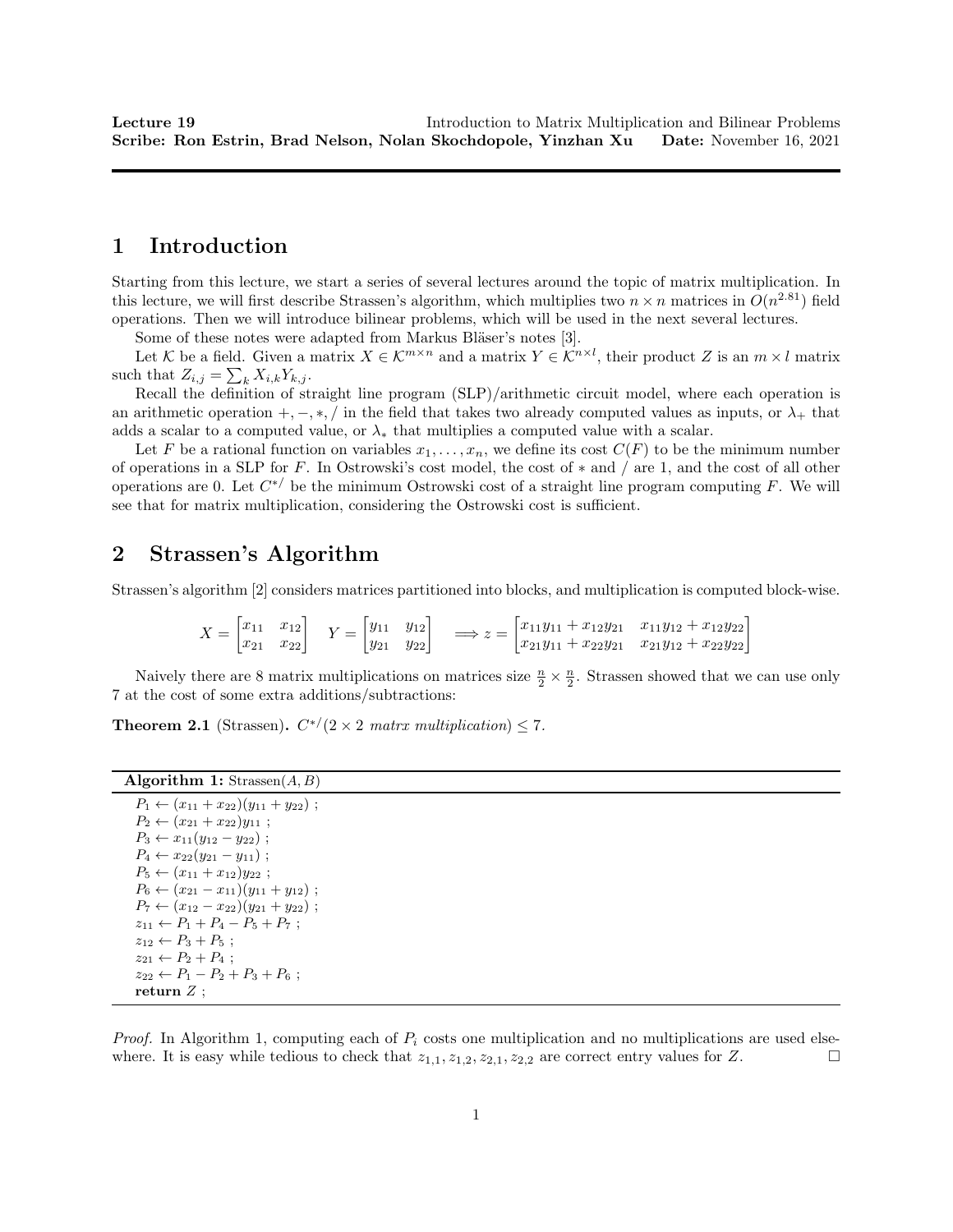Using the Strassen's algorithm for  $2 \times 2$  matrix multiplication, we can actually obtain a faster matrix multiplication algorithm for general  $n$ .

**Proposition 1.**  $C^{*,/}(2 \times 2 \text{ matrix multiplication}) \leq 7 \text{ implies that } n \times n \text{ matrix multiplication has an }$  $O(n^{\log_2 7})$  time algorithm (and also an SLP of that size).

*Proof.* Given matrices X, Y of dimension  $n \times n$ , we want to compute XY. Without loss of generality, we can assume that n is a power of 2 (If n is not a power of 2, we can pad empty columns and rows to both matrix). We can split X, Y to four  $n/2 \times n/2$  blocks, and apply Algorithm 1 by regarding each  $n/2$  by  $n/2$ block of X, Y as elements in the ring  $\mathcal{K}^{n/2 \times n/2}$ . Addition and Subtraction in this ring takes  $O(n^2)$  time. If we let  $T(n)$  to be the time to multiply two  $n \times n$  matrices, then multiplication in  $\mathcal{K}^{n/2 \times n/2}$  takes  $T(n/2)$ time. Therefore, if we apply Algorithm 1 recursively, we get that

$$
T(n) \le 7 \cdot T(\frac{n}{2}) + O(n^2) \Rightarrow T(n) = O(n^{\log_2 7}) = O(n^{2.81}).
$$

# 3 Quadratic and Bilinear Problems

Let K be a field. Let  $x_1, \ldots, x_N$  be N variables. Let  $F = \{f_1, \ldots, f_K\}$  be a set of rational functions over  $x_1, \ldots, x_N$  over K. We say F is a set of quadratic forms if  $f_k = \sum_{i,j=1}^N t_{i,j,k} x_i x_j$  for all  $1 \le k \le K$  for some coefficients  $t_{i,j,k}$ .

If we split the variables into two parts  $x_1, \ldots, x_N, y_1, \ldots, y_M$ , we say F is a set of bilinear forms if  $f_k = \sum_{i=1}^N \sum_{j=1}^M t_{i,j,k} x_i y_j$  for all  $1 \leq k \leq K$ . Here,  $t = \{t_{i,j,k}\}_{i \in [N], j \in [M], k \in [K]}$  is an order 3 tensor in  $K^{N \times M \times K}$ 

#### 3.1 Examples of bilinear problems

The first example is  $N \times M \times K$  matrix multiplication. In matrix multiplication, given  $\{x_{i,j}\}_{i,j}$  and  $\{y_{j,k}\}_{j,k}$ , we need to compute  $z_{i,k} = \sum_j x_{i,j} y_{j,k}$ . We can consider this as a bilinear problem. Let t be the matrix multiplication tensor for  $N \times \tilde{M}$  by  $M \times K$  matrix multiplications, then

$$
t_{(i,j'),(j,k'),(i',k)} = \begin{cases} 1 & \text{if } i = i', j = j', k = k' \\ 0 & \text{otherwise.} \end{cases}
$$

For symmetry, we actually define the matrix multiplication tensor  $\langle N, M, K \rangle$  of  $N \times M$  by  $M \times K$  matrix multiplication as t above but the last coordinates are  $(k, i')$  instead of  $(i', k)$ , effectively computing the transpose of  $z$  instead of  $z$ :

$$
\langle N, M, K \rangle_{(i,j'),(j,k'),(k,i')} = \begin{cases} 1 & \text{if } i = i', j = j', k = k' \\ 0 & \text{otherwise.} \end{cases}
$$

Another example is the polynomial multiplication tensor. Let  $p(z) = \sum_{i=0}^{N} a_i z^i$ , and  $q(z) = \sum_{j=0}^{M} b_j z^j$ be two polynomials with coefficients in K. Then their product is  $(p \cdot q)(z) = \sum_{\ell=0}^{M+N} c_{\ell} z^{\ell}$ , where

$$
c_{\ell} = \sum_{\substack{i \\ j=\ell-i}} a_i b_j.
$$

The tensor for polynomial multiplication is defined as

$$
t_{i,j,\ell} = \begin{cases} 1 & \text{if } i+j=\ell \\ 0 & \text{otherwise.} \end{cases}
$$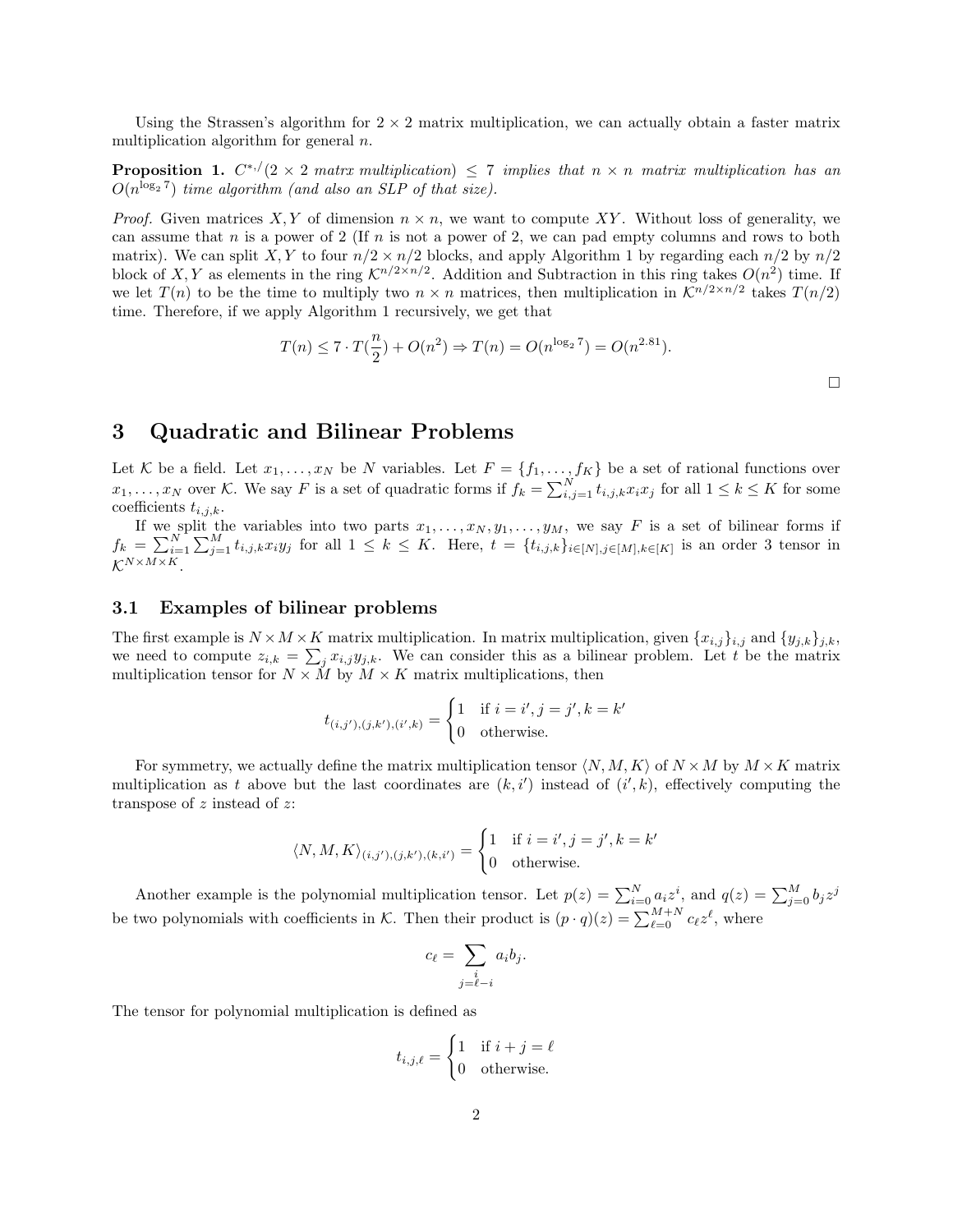#### 3.2 Trilinear Representation

If  $F = \{f_1, \ldots, f_K\}$  is a set of bilinear forms over variables  $x_1, \ldots, x_N, y_1, \ldots, y_M$ , where for each  $k \in [K]$ ,  $f_k = \sum_{i=1}^N \sum_{j=1}^M t_{ijk} x_i y_j$ , we can represent the bilinear problem of computing F via the following trilinear polynomial:

$$
\sum_{i=1}^{N} \sum_{j=1}^{M} \sum_{k=1}^{K} t_{ijk} x_i y_j z_k,
$$

where we think of  $z_k$  as the output variables, and each  $f_k$  is just the coefficient in front of  $z_k$ .

Thus bilinear computational problems are in one to one correspondence with trilinear polynomials. The coefficients  $t_{ijk}$  define the tensor corresponding to the bilinear problem, and sometimes we can talk about the tensor being the trilinear polynomial itself.

For matrix multiplication we choose to use the z variables representing the transpose of the output, so that the  $\langle M, N, L \rangle$  tensor is just

$$
\sum_{i=1}^{M} \sum_{j=1}^{N} \sum_{\ell=1}^{L} X_{ij} Y_{j\ell} Z_{\ell i}.
$$

As we now also have z variables, we say that a bilinear problem is defined over three variable sets  $x_i, y_i, z_i$ .

#### 3.3 Pictorial Representation of Tensors for Bilinear Problems

Suppose the bilinear problem is over variables  $\{x_1, \ldots, x_N, y_1, \ldots, y_M, z_1, \ldots, z_K\}$ , and is  $\sum_{k=1}^K \sum_{i=1}^N \sum_{j=1}^M t_{ijk} x_i y_j z_k$ , then the pictorial representation can be viewed as an  $M \times N$  matrix, where the  $(i, j)$ -th entry is  $\sum_{\ell} t_{i,j,\ell} z_{\ell}$ .

For instance, the pictorial representation of  $2 \times 2$  matrix multiplication is

| $y_{2,2}$ |           | $z_{1,2}$ |           | $z_{2,2}$ |
|-----------|-----------|-----------|-----------|-----------|
| $y_{2,1}$ |           | $z_{1,1}$ |           | $z_{2,1}$ |
| $y_{1,2}$ | $z_{1,2}$ |           | $z_{2,2}$ |           |
| $y_{1,1}$ | $z_{1,1}$ |           | $z_{2,1}$ |           |
|           | $x_{1,1}$ | $x_{1,2}$ | $x_{2,1}$ | $x_{2,2}$ |

Another example is the pictorial representation of degree 3 polynomial multiplication, which can be represented as

| $b_3$          | $c_3$          | $\it{c}_{4}$        | $c_{5}$             | $c_{6}$            |
|----------------|----------------|---------------------|---------------------|--------------------|
| $b_2$          | $c_2$          | $\mathbb{c}_3$      | $\it{c}_{4}$        | C5                 |
| b <sub>1</sub> | $_{c_1}$       | $\scriptstyle{c_2}$ | $\scriptstyle{c_3}$ | $\mathbb{c}_4$     |
| $b_{0}$        | c <sub>0</sub> | $c_1$               | $\scriptstyle{c_2}$ | $\scriptstyle c_3$ |
|                | $a_0$          | $a_1$               | a <sub>2</sub>      | $a_3$              |

As we can see, the values of the tensor are the same along the diagonals. In some sense, we can regard Fast Fourier Transformation as an algorithm that exploits this structure. In order to obtain fast matrix multiplication algorithms, we need to exploit the structure of the matrix multiplication tensor, which has a completely different structure.

### 3.4 Vermeidung von Divisionen

Strassen [1] showed that division is not necessary for computing any set of quadratic forms. His paper was called "Vermeidung von Divisionen", which means "avoiding divisions" in German. This result can be more formally described as the following theorem.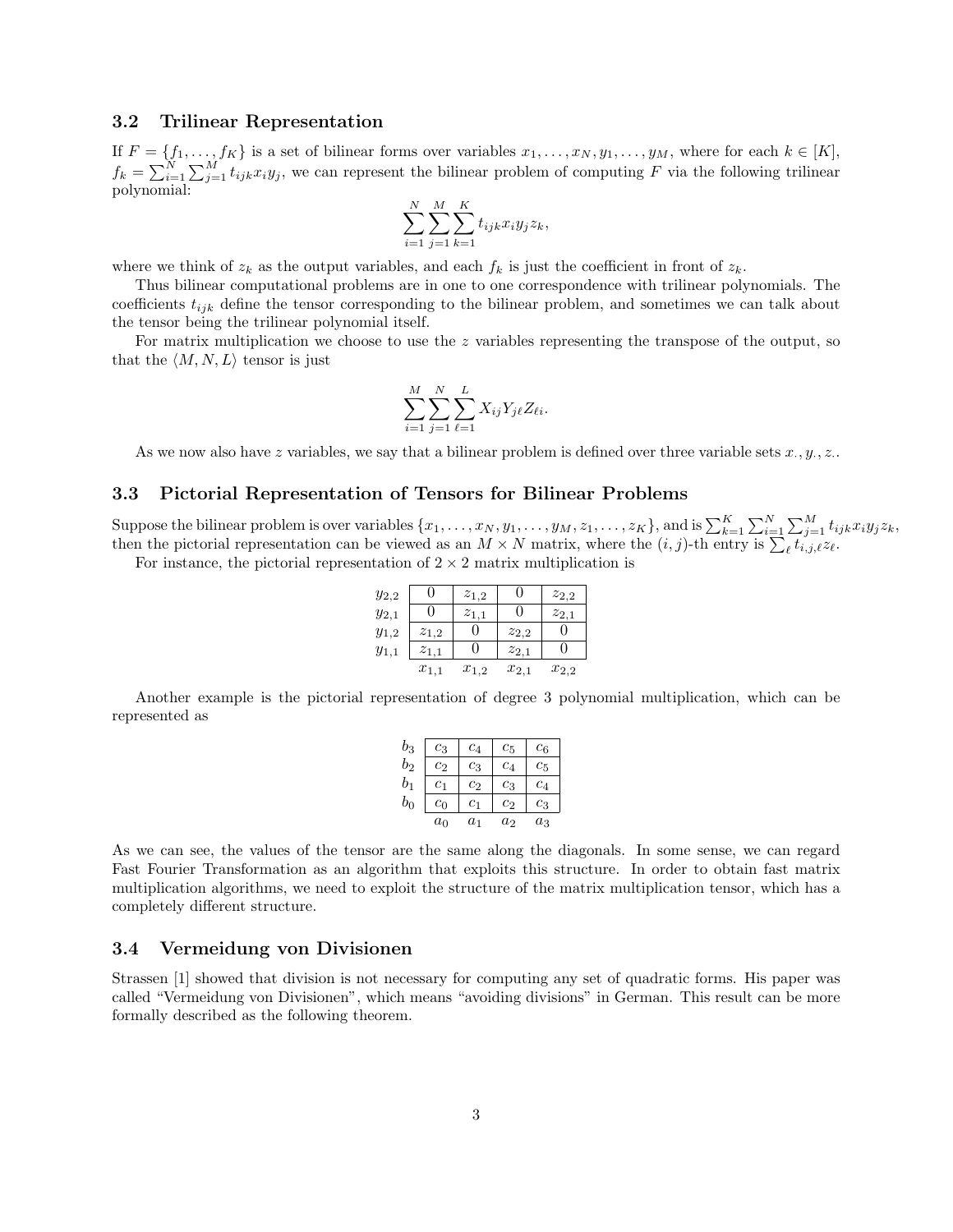**Theorem 3.1** ([1]). Let  $F = \{f_1, \ldots, f_k\}$  be a set of quadratic forms where  $f_k = \sum_{i,j} t_{i,j,k} x_i x_j$ . If the field has infinite size and  $C^{*/}(F) = \ell$ , then there exists a SLP of Ostrowski cost  $\ell$  consisting of the following multiplications.

$$
P_{\lambda} = \left(\sum_{i} u_{\lambda, i} x_{i}\right) \left(\sum_{j} v_{\lambda, j} x_{j}\right) \quad \forall 1 \leq \lambda \leq \ell,
$$

and every  $f_k \in F$  is a linear combination of  $\{P_\lambda\}_\lambda$ .

Here is some intuition. Since we can write  $1/(1-x)$  as a formal power series  $\sum_{i\geq 0} x^i$ , and because monomials of degree larger than the largest degree in each  $f_k$  would need to cancel, we can ignore them and only represent  $1/x$  as a finite sum. Hence divisions can be avoided this way. Also, if an optimal SLP compute a product of three or more variables, since we are only computing quadratic forms, these products will have to eventually cancel as well, so we might as well avoid them. Thus, products of two linear combinations of  $x_i$  are enough. We won't formally prove this theorem in this class, but we will use it.

We can use  $C^*(F)$  to denote the minimum number of  $*$  operations in a SLP computing F with no divisions. Theorem 3.1 implies that when F is a set of quadratic forms,  $C^*(F) = C^{*/}(F)$ .

#### 3.5 Rank of a Bilinear Problem

Let  $F = \{f_k = \sum_{i,j} t_{i,j,k} x_i y_j\}$  be a set of bilinear forms. Consider the minimum number  $\ell$  such that there exist $\ell$  products

$$
P_{\lambda} = \left(\sum_{i=1}^{N} u_{\lambda,i} x_i\right) \left(\sum_{j=1}^{M} v_{\lambda,j} y_j\right) \quad \forall \lambda \in [\ell],
$$

such that every  $f_k \in F$  is a linear combination of  $\{P_\lambda\}_\lambda$ . We define the rank (a.k.a. bilinear complexity)  $R(F)$  of F to be this value  $\ell$ .

By definition of  $R(F)$ ,  $R(F) \leq \ell$  if and only if there exists  $u_{\lambda,i}, v_{\lambda,j}, w_{\lambda,k}$  such that for every k,  $f_k =$  $\sum_{\lambda=1}^{\ell} w_{\lambda,k} \left( \sum_{i=1}^N u_{\lambda,i} x_i \right) \left( \sum_{j=1}^M v_{\lambda,j} y_j \right)$ . If we write  $f_k$  as  $\sum_{i,j} t_{i,j,k} x_i y_j$ , we obtain that  $R(F) \leq \ell$  if and only there exists  $u_{\lambda,i}$ ,  $v_{\lambda,j}$ ,  $w_{\lambda,k}$  such that  $t_{i,j,k} = \sum_{\lambda=1}^{\ell} u_{\lambda,i} v_{\lambda,j} w_{\lambda,k}$ .

In trilinear notation we have that the rank of  $\sum_{i,j,k} t_{i,j,k} x_i y_j z_k$  is the minimum  $\ell$  such that for  $\lambda = 1, \ldots, \ell$ , there exist vectors  $u_{\lambda} = (u_{\lambda,1}, \ldots, u_{\lambda N}), v_{\lambda} = (v_{\lambda,1}, \ldots, v_{\lambda M}), w_{\lambda} = (w_{\lambda,1}, \ldots, w_{\lambda K})$  so that

$$
\sum_{i,j,k} t_{i,j,k} x_i y_j z_k = \sum_{\lambda=1}^{\ell} \left( \sum_{i=1}^N u_{\lambda i} x_i \right) \left( \sum_{j}^M v_{\lambda j} y_j \right) \left( \sum_{k}^K w_{\lambda k} z_k \right).
$$

For three vectors  $u \in \mathcal{K}^K$ ,  $v \in \mathcal{K}^M$ ,  $w \in \mathcal{K}^N$ , we can define a tensor  $u \otimes v \otimes w$  to be such that  $(u \otimes v \otimes w)_{i,j,k} = u_i v_j w_k$  for  $i \in [K], j \in [M], k \in [N]$ . We call such a tensor a rank 1 tensor, or a triad.

Using this notation, we can rephrase the previous discussion as  $R(F) \leq \ell$  for F with  $t \in K^{K \times N \times M}$  if and only if for  $\lambda = 1, \ldots, \ell$ , there exist vectors  $u_{\lambda} \in \mathcal{K}^{K}$ ,  $v_{\lambda} \in \mathcal{K}^{M}$ ,  $w_{\lambda} \in \mathcal{K}^{N}$  such that  $t = \sum_{\lambda=1}^{\ell} u_{\lambda} \otimes v_{\lambda} \otimes w_{\lambda}$ , i.e., t is a sum of  $\ell$  rank 1 tensors.

**Definition 3.1.** The rank of a tensor t,  $R(t)$ , is the minimum number of rank 1 tensors that sum to t.

This is the clear extension of matrix rank to tensor rank.

It turns out that the rank of the tensor of a set of bilinear forms  $F$  is closely related to the Ostrowski cost of F.

**Theorem 3.2.** Let  $F = \{f_1, \ldots, f_k\}$  be a set of bilinear forms, then  $C^{*'}(F) \le R(F) \le 2C^{*'}(F)$ .